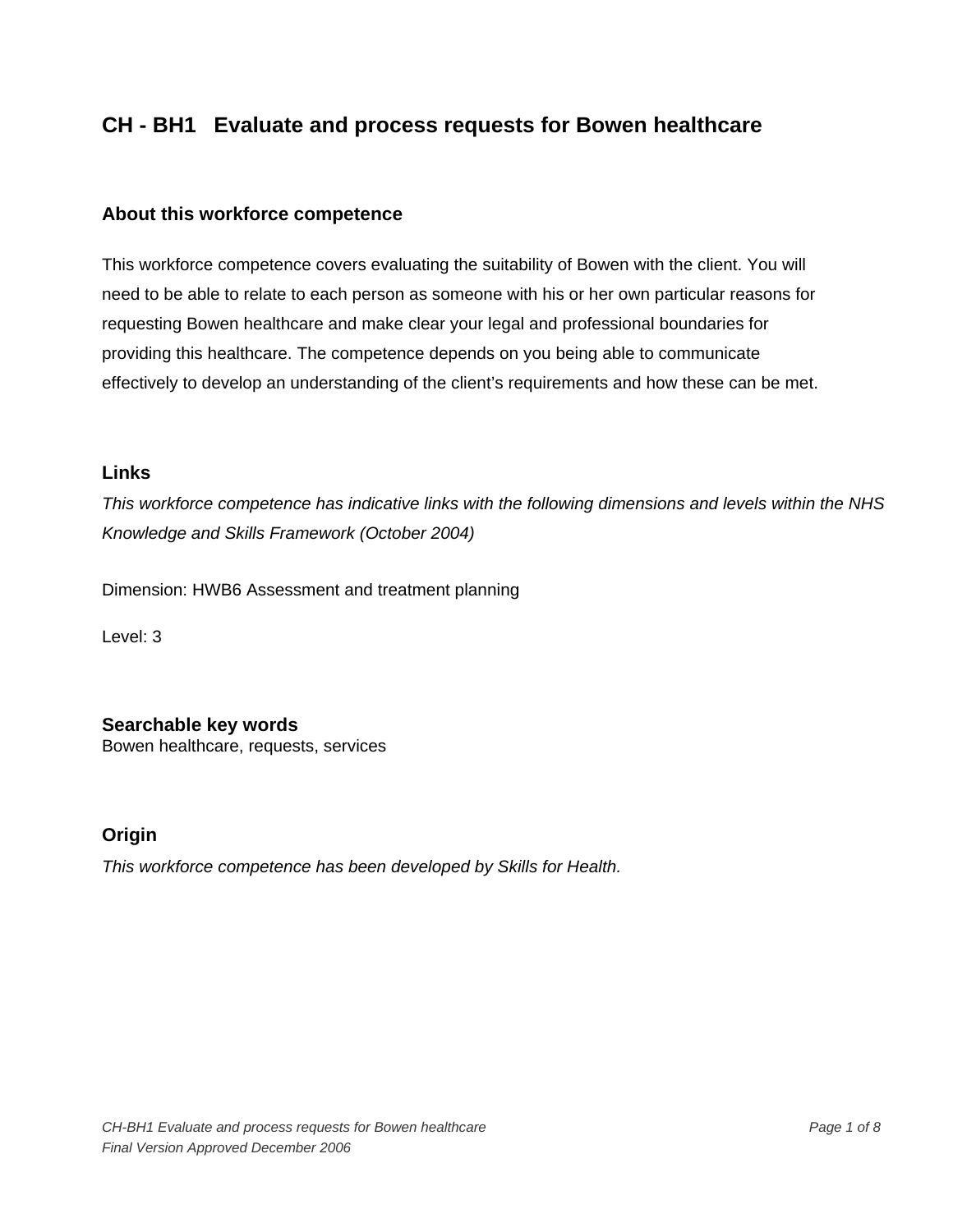### **Glossary**

*This section provides explanations and definitions of the terms used in this workforce competence. In competences, it is quite common to find words of phrases used which you will be familiar with, but which, in the detail of the competence, may be used in a very particular way.* 

## **Scope**

*This section provides guidance on possible areas to be covered in this workforce competence.* 

| <b>Particular requirements</b> |    | may include:                                   |
|--------------------------------|----|------------------------------------------------|
|                                | a) | the client's personal beliefs and preferences  |
|                                | b) | the client's age, sex and physical condition   |
|                                | C) | communication differences                      |
|                                | d) | physical support and access                    |
|                                | e) | emotional and psychological support            |
| <b>Requests for services</b>   |    | may include:                                   |
|                                | a) | potential or current clients                   |
|                                | b) | someone acting on behalf of the client (e.g. a |
|                                |    | parent, carer or appointed person)             |
|                                | C) | other healthcare practitioners                 |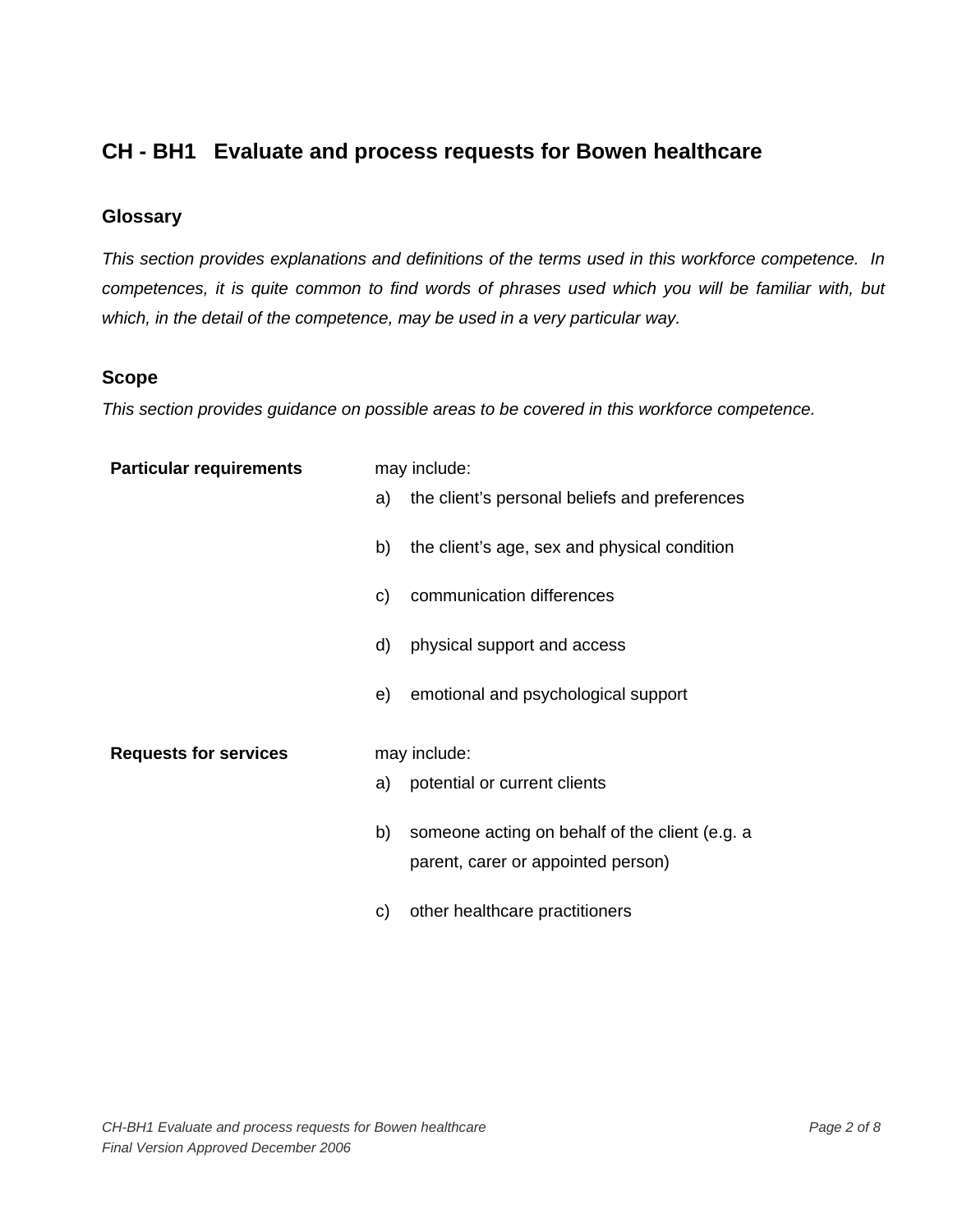## **Performance Criteria**

*You need to:* 

- 1. evaluate **requests for services** for their appropriateness
- 2. direct clients to alternative service providers where appropriate
- 3. communicate verbally or in writing in a manner, and at a level and pace appropriate to the individual
- 4. establish the client's **particular requirements** through sensitive questioning
- 5. determine the severity of the client's needs or the risk of their condition deteriorating
- 6. ensure that any fee structures, charges and different methods of payment are clearly understood
- 7. explain possible outcomes, treatment, charges and duration of services to the client
- 8. arrange a suitable time and location for the assessment and agree those who should be present
- 9. explain clearly the reasons for any delay between requests and assessment record arrangements made for the assessment fully and accurately.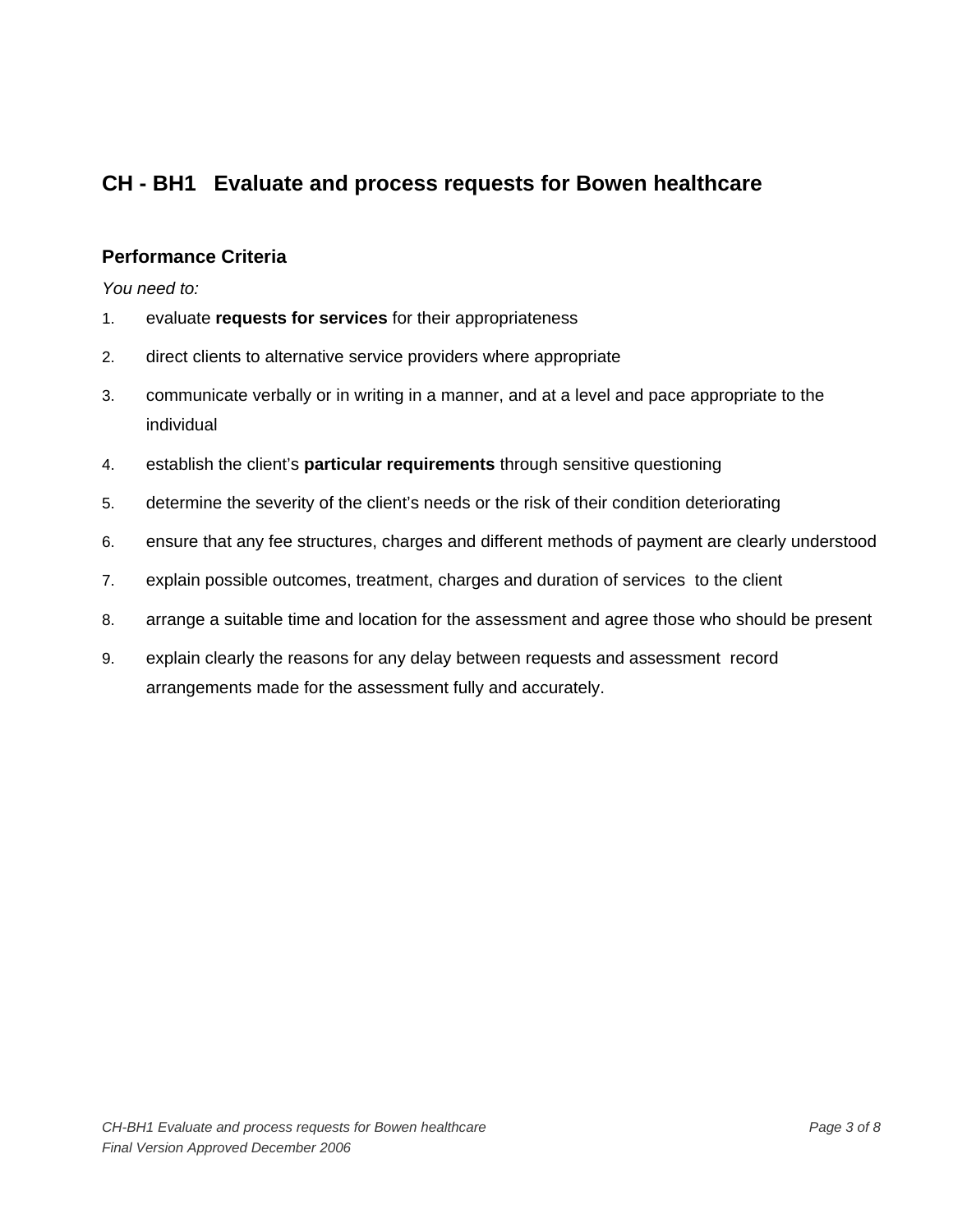# **Knowledge and Understanding**

*You need to apply*:

| A               | <b>Professional practice and Bowen healthcare</b>                                                                         |
|-----------------|---------------------------------------------------------------------------------------------------------------------------|
| K1              | a factual knowledge of the professional standards and codes of practice for Bowen healthcare                              |
| K <sub>2</sub>  | a working knowledge of relevant legislation that impacts on your work role                                                |
| K <sub>3</sub>  | a factual knowledge of employment and organisational policies and practices                                               |
| K4              | a factual knowledge of why it is important to respect the rights of clients                                               |
| K <sub>5</sub>  | a factual knowledge of the extent of your own remit as a practitioner and the limits of your<br>responsibilities          |
| K <sub>6</sub>  | a working knowledge of communication and the professional relationship                                                    |
| K7              | a working knowledge of how to achieve effective communication through observation, sensitive<br>questioning and listening |
| K <sub>8</sub>  | a working knowledge of confidentiality and confidentiality issues                                                         |
| K <sub>9</sub>  | a factual knowledge of the procedures and requirements for confidentiality, security,                                     |
|                 | transmission of information and passing on of information about clients                                                   |
| K <sub>10</sub> | a factual knowledge of consent                                                                                            |

K11 a factual knowledge of practice management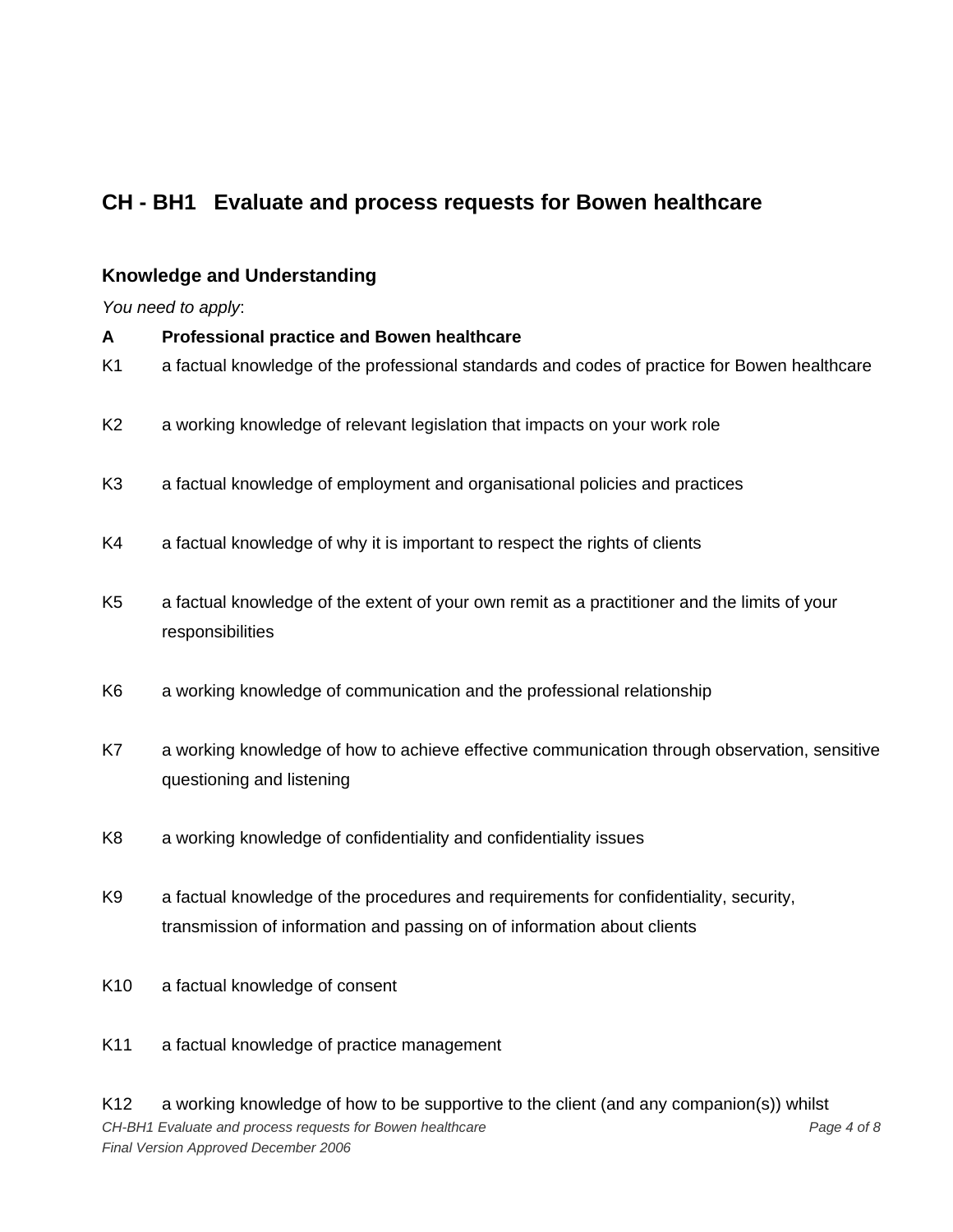managing time effectively

### **B Work role and practice – reflecting and developing**

- K13 a working knowledge of how to reflect on your own practice, how to identify any development needs and why it is important to do this
- K14 a factual knowledge of how to evaluate the effectiveness of your own actions and learn from experience
- K15 a factual knowledge of the information available on effective Bowen healthcare and how to evaluate and use this information within your own practice
- K16 a factual knowledge of how the models and concepts in your area of practice have evolved and developed, how they tend to change with time and the similarities and differences between different versions
- K17 a factual knowledge of how to develop links with other healthcare providers and any protocols for doing this
- K18 a factual knowledge of how to recognise the limits of your own knowledge and competence and the importance of not exceeding these limits

### **C Health, effective functioning and well-being**

- K19 a factual knowledge of the concept of health, effective functioning and well-being that is consistent with the practice, principles and theory underlying your discipline
- K20 a working knowledge of why it is important to recognise that the client's previous and present care may affect their health, effective functioning and well-being
- K21 a working knowledge of how the psychological and emotional balance of the client may affect their health, effective functioning and well-being
- K22 a working knowledge of how to recognise when the body is in health balance and when it is not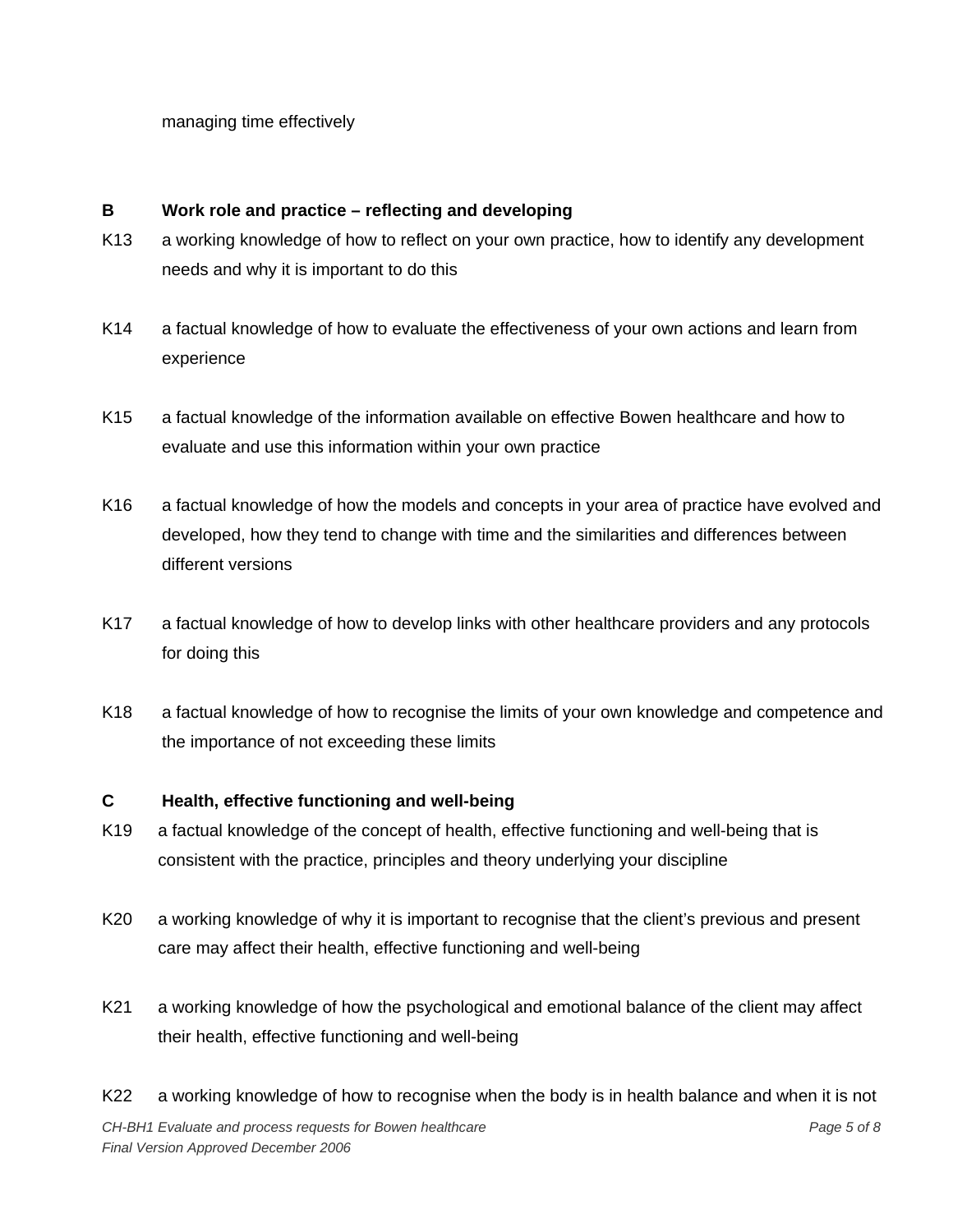#### functioning as it should

- K23 a factual knowledge of how signs and symptoms may be suppressed or altered by other factors such as medication, exercise, diet
- K24 a factual knowledge of how the client's diet, lifestyle and emotional state can affect their health, effective functioning and well-being
- K25 a factual knowledge of how the physical, social, emotional and economic context in which people live affects their health, effective functioning and well-being
- K26 a factual knowledge of how personal beliefs and preferences affect how clients live and the choices they make
- K27 a factual knowledge of what resources are available to clients to make changes to the context in which they live and make choices about their lifestyles
- K28 a factual knowledge of the nature of illness and the impact this may have on the client's health, effective functioning and well-being
- K29 a working knowledge of why it is important to recognise conditions which may pose a serious risk to the client and when to seek immediate help or advice from other professional sources
- K30 a working knowledge of the nature of disability and your role in working with those who have disabilities
- K31 a factual knowledge of how an individual's abilities and disabilities may affect the nature and form of help and support and the manner in which you provide it

#### **D The scope and methods of Bowen healthcare**

K32 a factual knowledge of the history, principles and development of Bowen healthcare and its relationship to other healthcare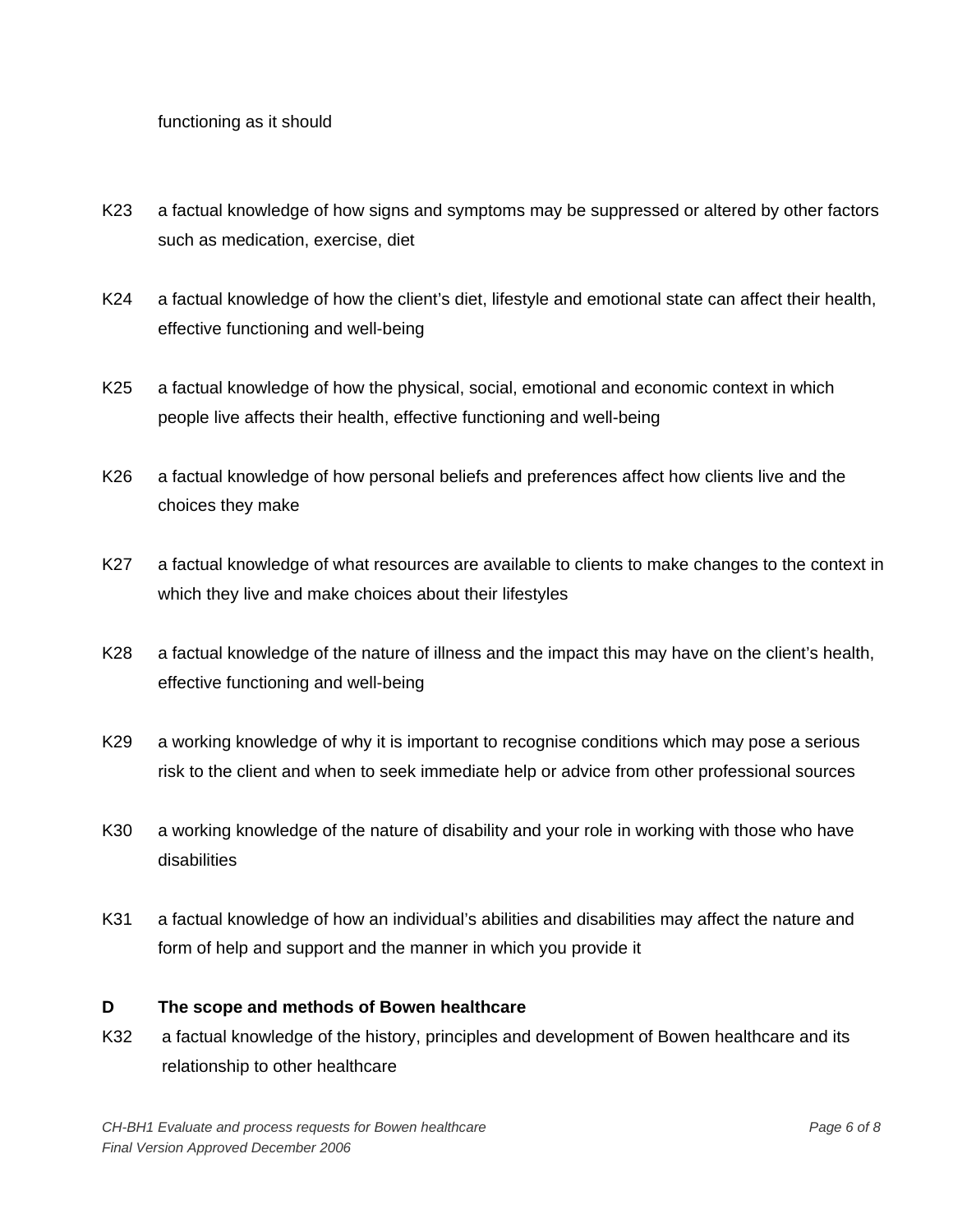- K33 a factual knowledge of how to recognise those occasions when Bowen healthcare may complement other healthcare which the client is receiving
- K34 a factual knowledge of how to recognise conditions for which the discipline is incomplete in itself and for which the client should seek advice from other sources
- K35 a working knowledge of the circumstances when you may choose not to accept a client:
	- a) where the interaction may not be beneficial
	- b) the client does not want Bowen treatment
	- c) you do not wish to provide Bowen treatment
	- d) the client is in need of urgent medical care
- K36 a working knowledge of the circumstances when you must not accept a client:
	- a) you do not have the requisite experience or expertise
	- b) the circumstances where medical referral is essential
- K37 a factual knowledge of the range, purpose and limitations of different methods which may be used for different clients with different needs

#### **E Evaluating requests for Bowen healthcare**

- K38 a factual knowledge of how to provide an appropriate assessment environment for the client and the importance of doing so
- K39 a factual knowledge of how to select, prepare and use a range of equipment and materials that are needed to assess the client
- K40 a factual knowledge of how to interpret the client's initial approach and manner and identify their needs
- K41 a factual knowledge of the amount of time which each assessment method is likely to take to establish the client's needs
- K42 a factual knowledge of how to establish valid and reliable information about the client, determine the priority of need and to formulate your initial hypothesis